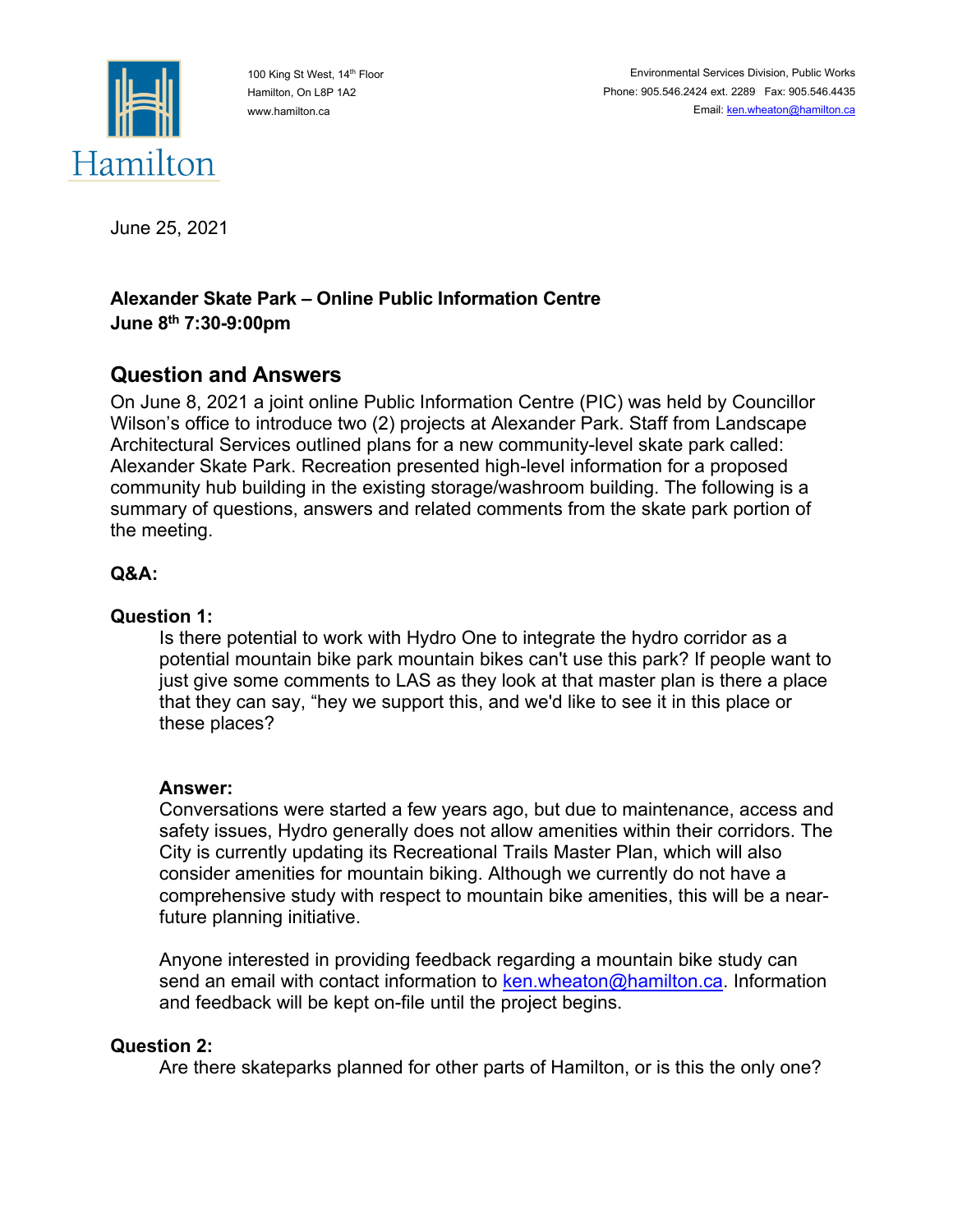#### **Answer:**

The City completed a skateboard Park Study, which outlines candidate sites which will be considered for skate parks. The study is available at: https://www.hamilton.ca/parks-recreation/creating-new-parks/skateboard-parkstudy. A skate park will be constructed later this summer at Valley Park in upper Stoney Creek.

The skatepark study identified specific locations and rated them using an evaluation criterion. Once evaluated staff go back and review the site with stakeholders who are using the site to determine if those sites are still appropriate based on what's happening in those parks. We are continuing to look at opportunities to install skate parks in new parks that are coming through the planning process, but are using the Skateboard Park Study as a guiding document for installation.

## **Question 3:**

Will the skate park be 'accessible'?

#### **Answer:**

The City will work with the Consultant to ensure the skate park is designed in a manner that incorporates adaptive skateboarding and accessibility.

#### **Question 4:**

How big will the skatepark be? What is the square footage of the Iceland park? asking for comparison sake.

#### **Answer:**

Alexander Skate Park will be roughly 1,000 square metres, or approximately 10,000 square feet, not counting the access walkways and area for seating, sun shelter etc. By comparison, Iceland Skate Park is roughly 2,000 square metres including access walkways.

## **Question 5:**

What company is the design consultant and when will the name of the consultant be released?

#### **Answer:**

The City has an approved consultant roster. Depending on the value of the procurement, the consultant could be one of three capable firms. All firms will be required to carry costs to hire a skate park designer as a sub-consultant to ensure the skate park is designed to industry standards. It will take roughly 6 weeks to hire the design consultant.

#### **Question 6:**

I am very interested in becoming a part of the group! How can I get involved?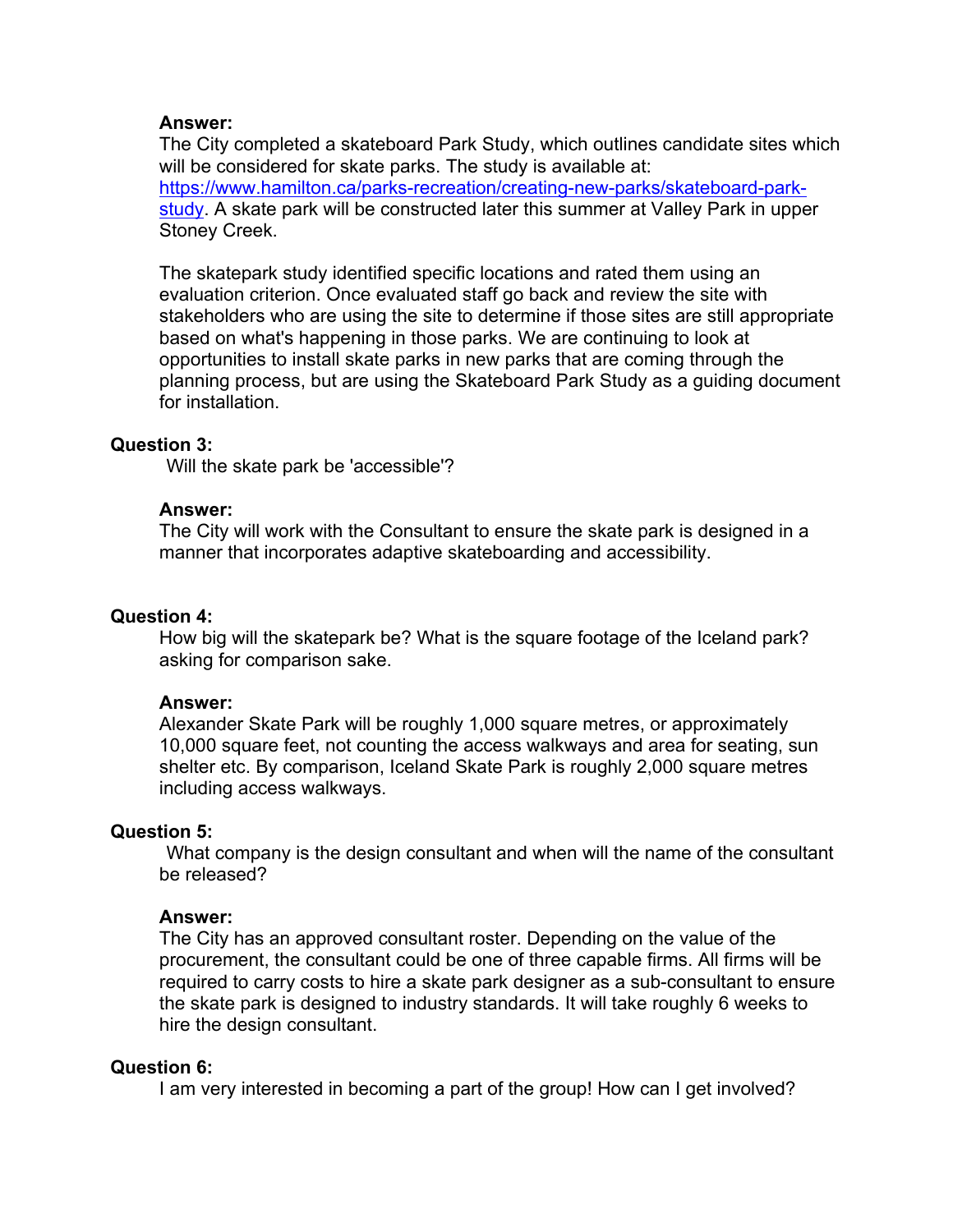## **Answer:**

Individuals interested in becoming part of the Rider focused working group are asked to send a email with contact information to either ken.wheaton@hamilton.ca, or to the project email at alexanderskatepark@hamilton.ca.

**UPDATE June 24, 2021:** 40 interested individuals have expressed interest in the becoming members of the working group, including multiple residents from Dundas.

## **Question 7:**

Is the proposed location for the skate park within Alexander Park the only possible location? It looks like there is a lot of greenspace between the baseball diamonds and at the south end of the park that would be further away from the splash pad/playground for young children.

## **Answer:**

Existing services (water, sewer, electrical), sight lines and future sports field improvements were taken into consideration when proposing the location for the skate park.

**Context:** The land directly to the west of this site is owned by the French school board. The City has approached the board to purchase these lands for park expansion plans, but the proposal has been denied by the French board repeatedly.

## **Question 8:**

Are there other potential upcoming developments for Alexander park other than the skate park/hub retrofit?

## **Answer:**

The skate park and the Hub building retrofits are the only projects on the current work plan.

## **Question 9:**

This area is already on an existing bus route, which is fantastic, but will there be parking available?

## **Answer:**

 There is no space to devote to on-site parking. The City will contact St. Mary Catholic Secondary School to determine if there are parking options after school hours.

## **Question 10:**

How will Ward 1 residents be told about the online user surveys?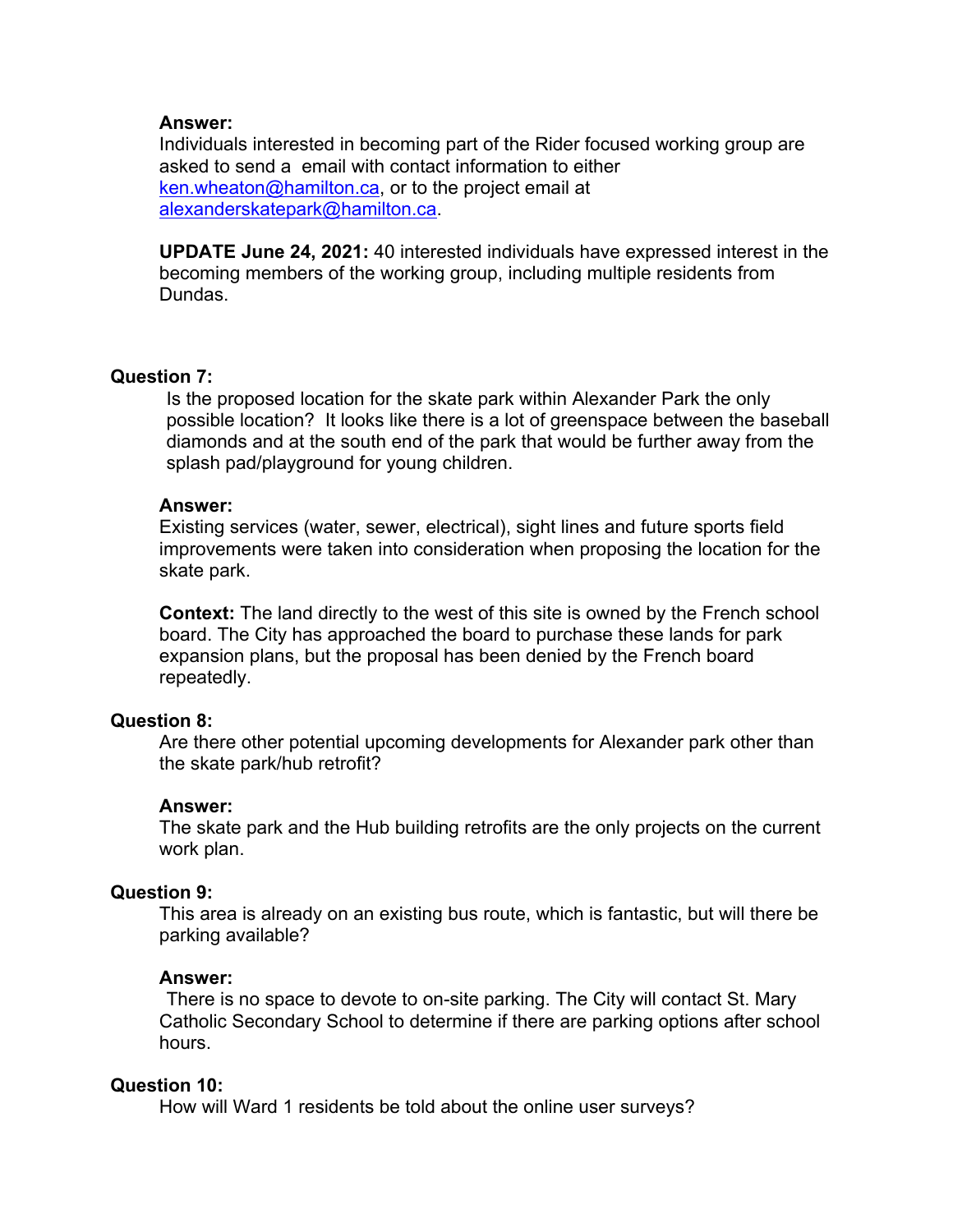## **Answer:**

The City's online survey platform Engage Hamilton will be used to administer surveys and voting on concept plans. Please monitor the project website for important project updates.

## **Question 11:**

Will there be lights? A water fountain as the previous bowl had would be ideal as well. A concession stand that also has some small parts for sale such as hardware, bearings etc. would be great. Safety equipment rental much like the roller skating at Pier 4 couldn't hurt.

#### **Answer:**

Yes, there will be lighting for the skate park. A drinking fountain was installed as part of the new playground installation in 2020. The City will look at the feasibility to add a second drinking fountain in the park. Drinking fountains have a substantial capital cost, so the possibility of adding this amenity would be budget dependent.

## **Question 12:**

With a catchment area of Dundas/West Hamilton for the skate project, is there a projection of usage?

## **Answer:**

This skate park will be designed as a community level skate park, with a larger catchment area than a neighbourhood skate park. While the total projected usership was not specifically defined in the skate park study, it is expected that the core users of this amenity will be from residents of Dundas, west Hamilton and possible residents from Ancaster. Proximity to McMaster University and student housing in Westdale could also increase usership.

#### **Question 13:**

What defines a mountain bike? Can we say that hardtail Dirt Jump mountain bikes are allowed at the park?

#### **Answer:**

The definition of a mountain bike is actually determined by the type of wheels and frame style of the bike. The knobby wheels of a mountain bike are known to carry debris like dirt and rocks, which could create safety issues and tripping hazards for the smaller wheels of the skateboards, inline skates and scooters. While City staff do not monitor or police this issue, skate parks It's really about a respect and shared use of this amenity. Making sure that everyone who is using it can use it safely and appropriately. Often in the first year or so of operation, we'll have a staff support to come and help with the grand opening and stick around for a season or two just until people are comfortable with the amenity. And we help enforce these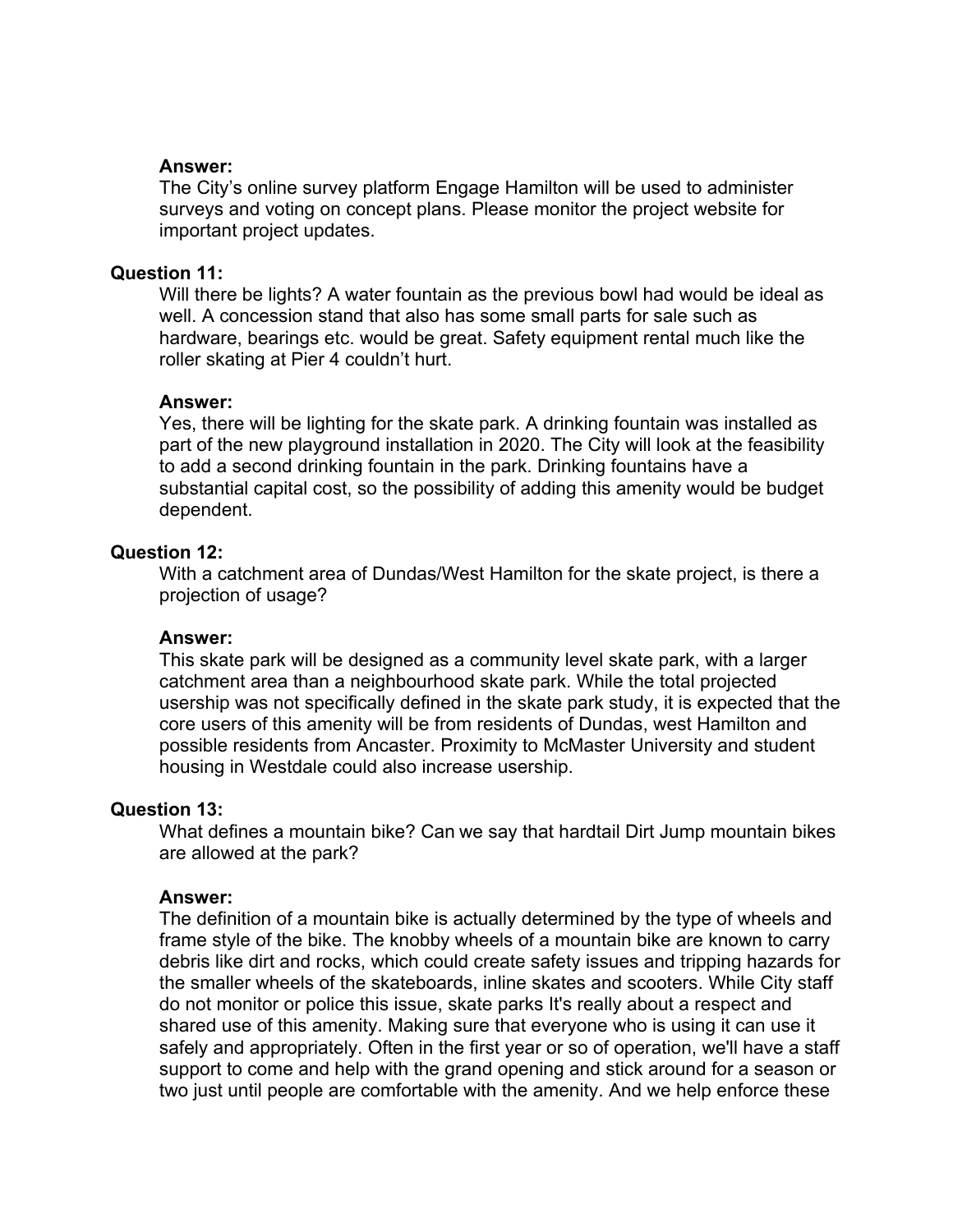types of rules and understanding of what's acceptable, what's not acceptable. There will be a bit of an education period when we first open this space.

#### **Question 14:**

Would that be larger than Turner Skateboard Park?

#### **Answer:**

Turner Skateboard Park is a city-wide amenity and is roughly 2,000 square meteres. Alexander Skate Park is a community wide amenity and will be roughly half the size of Turner, not including walkways.

#### **Question 15:**

Are there any traffic-slowing measures planned for that section of Whitney Avenue? Any additional crosswalks to be added closer to the park?

#### **Answer:**

The Councillor's office have identified Whitney Ave and Rifle Range Rd. as candidate areas for traffic calming measures. The Ward 1 office, LAS and Traffic Safety will be in discussions to determine appropriate traffic calming/pedestrian safety and accessibility measures in this area.

## **Question 16:**

Will additional trees be planted to replace those that will need to be removed for the skate park?

#### **Answer:**

A tree management plan will be prepared as part of the skate park design. The City aims to preserve existing trees and avoid impacts where possible. If trees are damaged or removed as part of this project, replacements will be planted to the satisfaction of the City's Urban Forestry section.

#### **Question 17:**

What is the parking lot off of Iona Avenue for? Is that also land owned by the French school?

#### **Answer:**

This parking lot is owned by Hydro One.

## **Comments:**

- **1)** Multiple comments were received from patrons who are excited that there will now be a local skate park that does not require a long commute to get to.
- **2)** Skate parks are dangerous. they promote drug use, ambulance cost, out of town traffic, and general neighbourhood disturbance. soccer fields and tennis courts